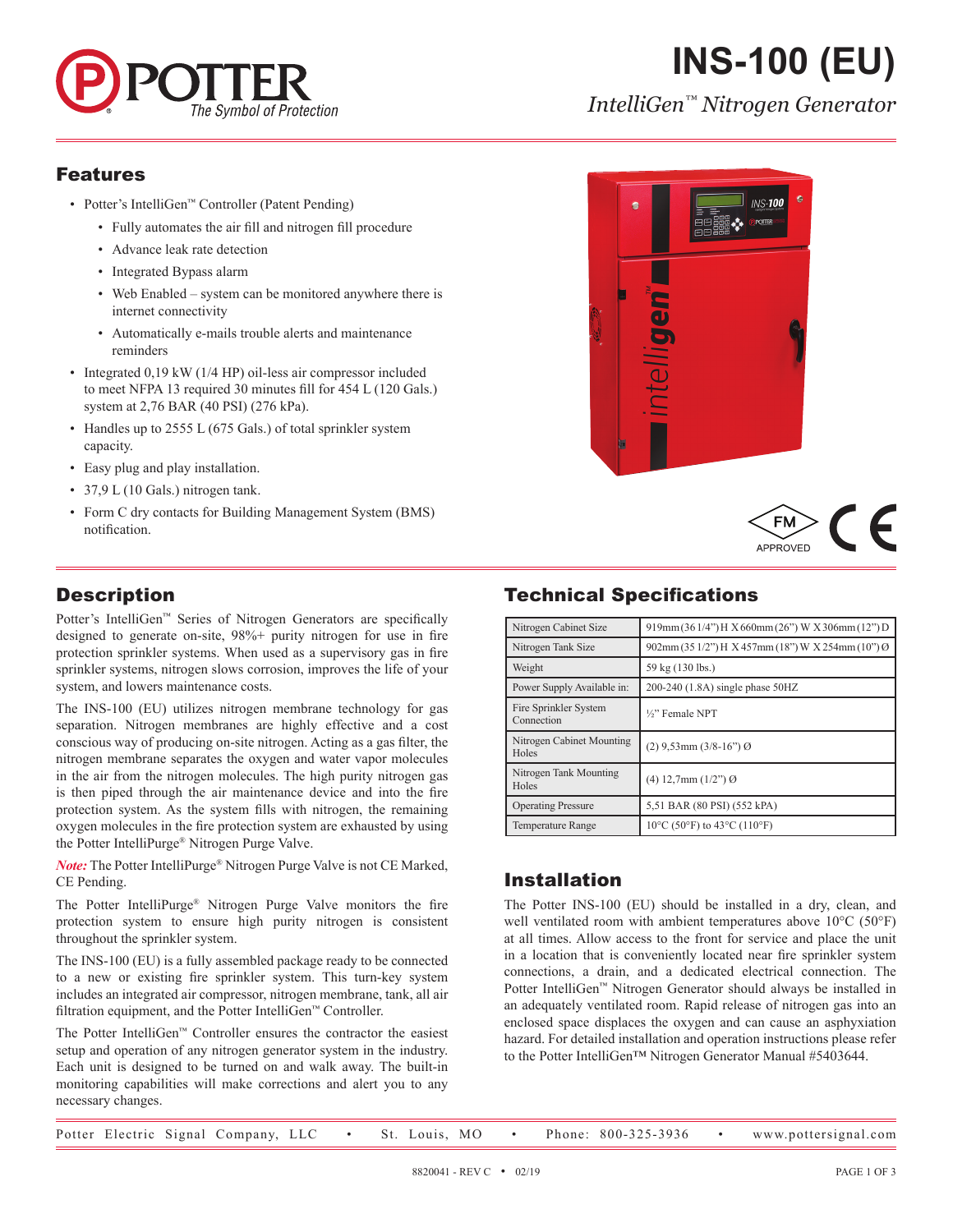

*IntelliGen™ Nitrogen Generator*

#### Cabinet Dimensions